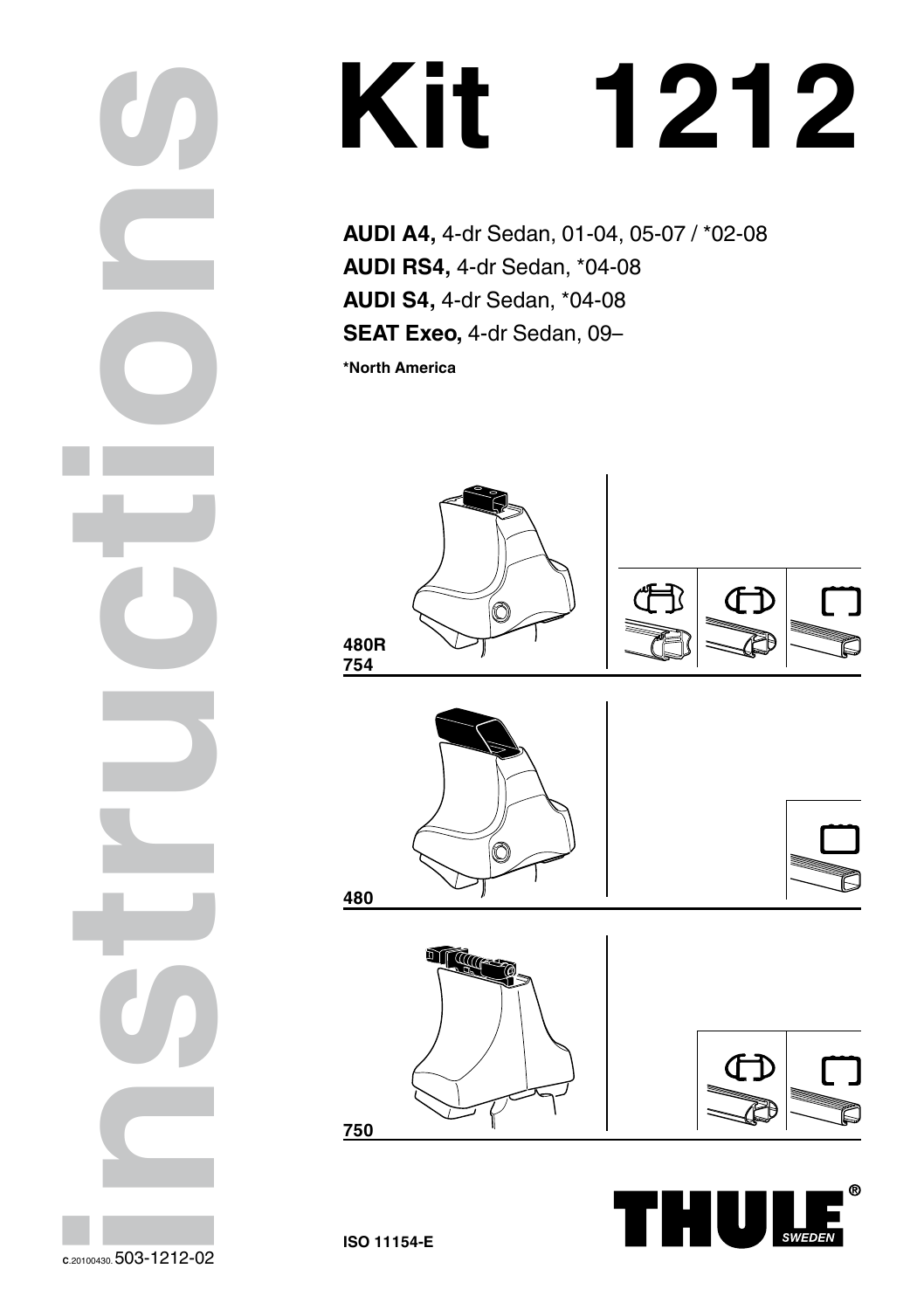





2 503-1212-02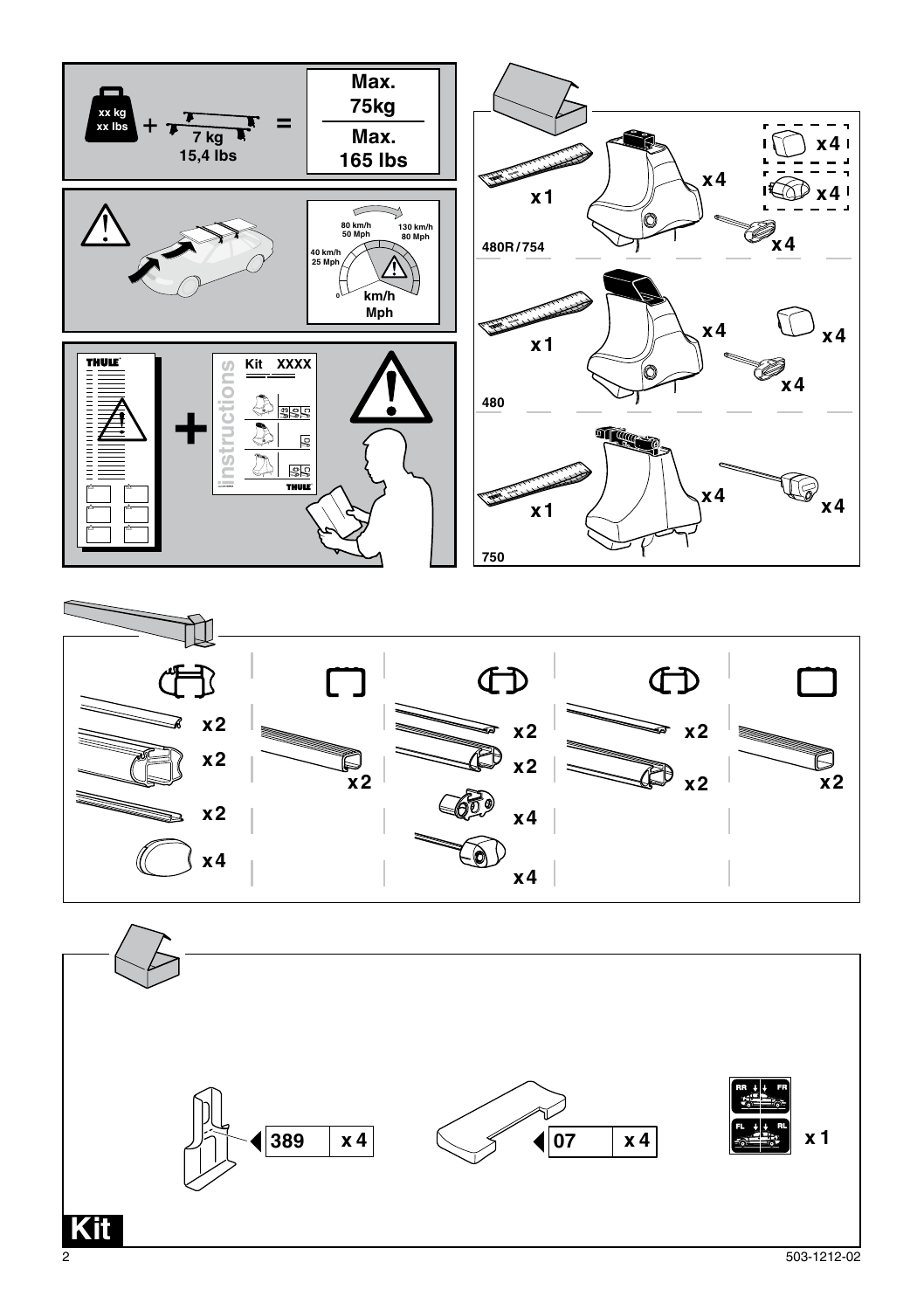

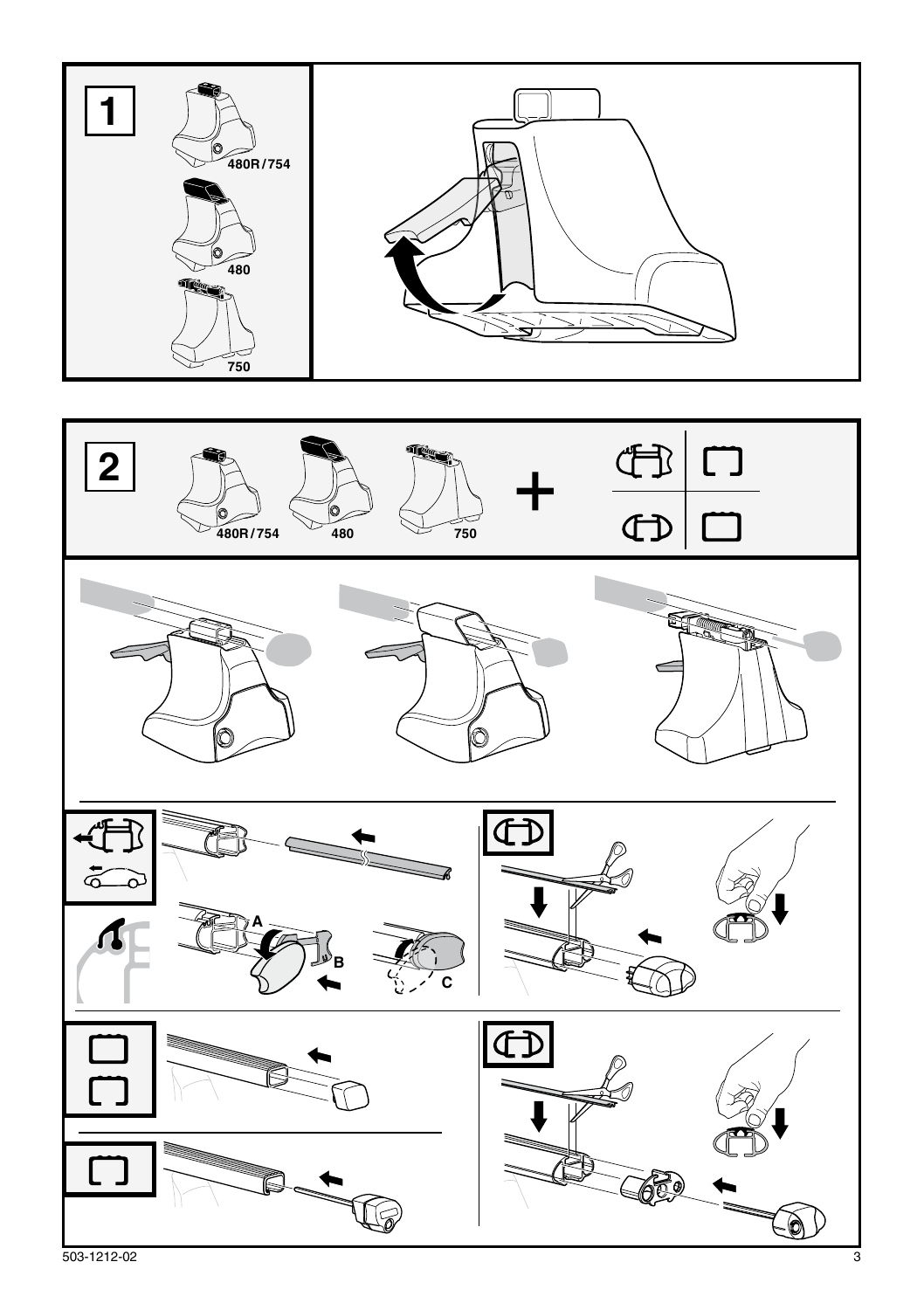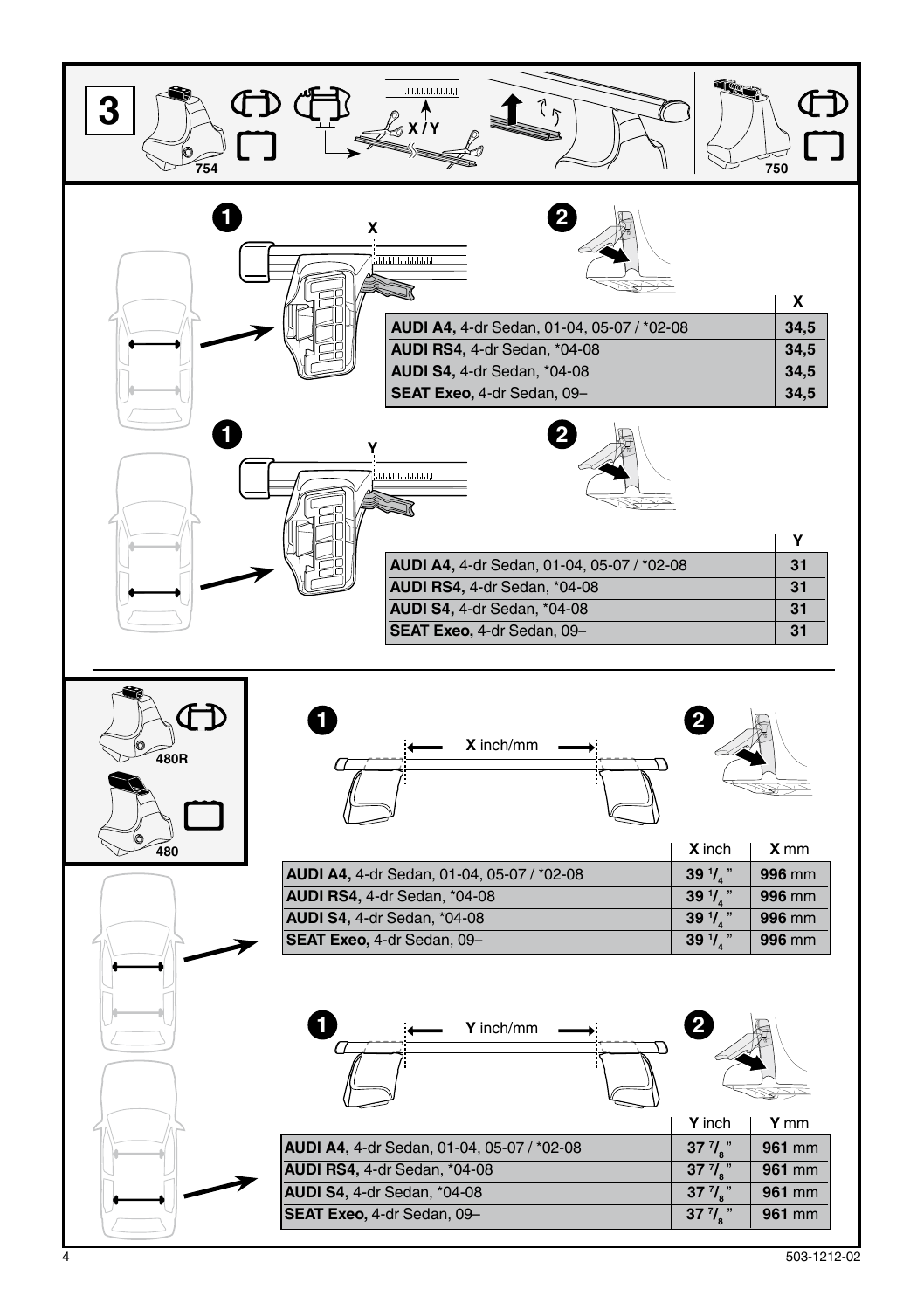



503-1212-02 5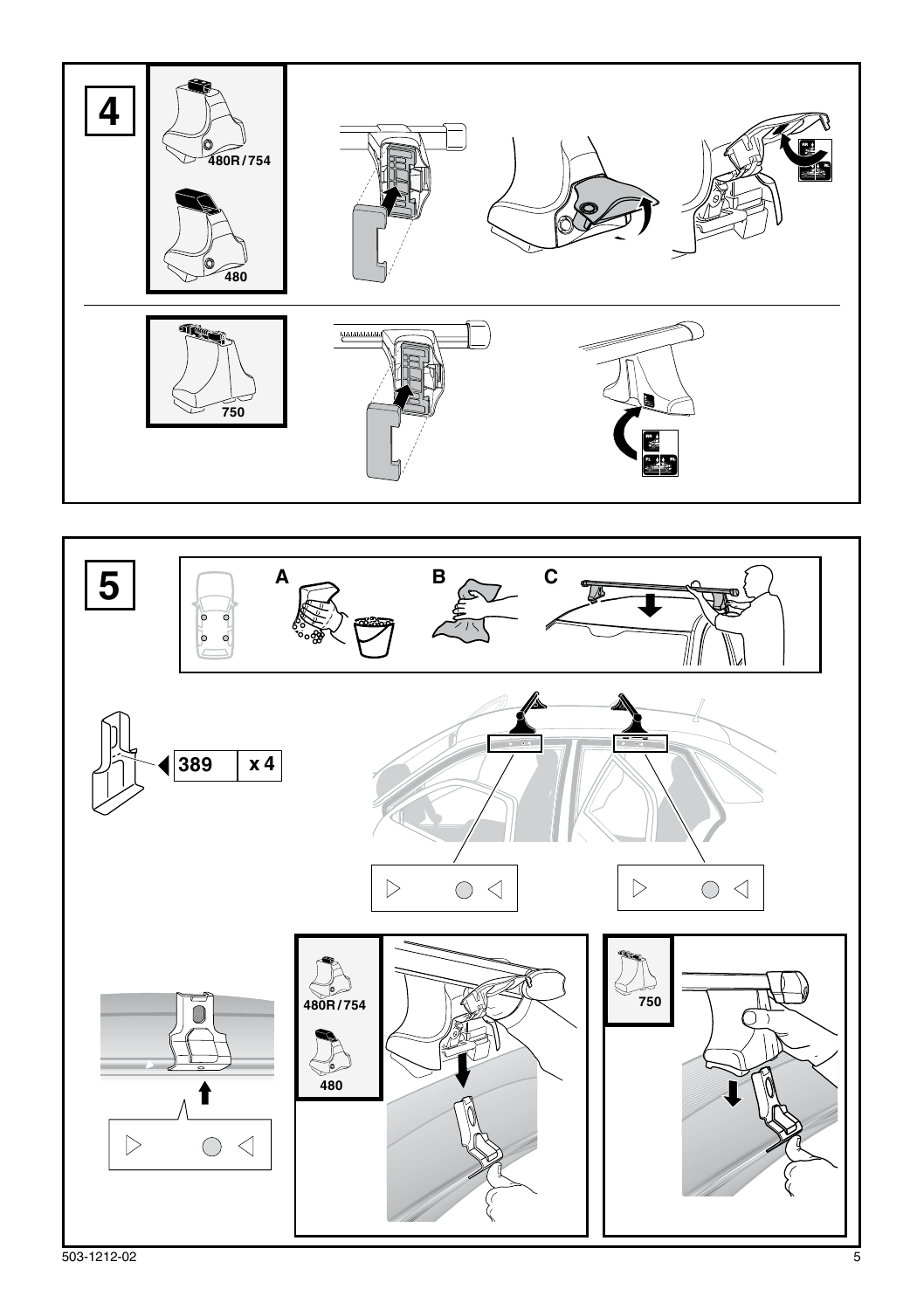| 6         |                                                            |                   |                                                         |             |
|-----------|------------------------------------------------------------|-------------------|---------------------------------------------------------|-------------|
|           |                                                            |                   |                                                         | لا          |
|           |                                                            |                   |                                                         |             |
|           |                                                            |                   |                                                         |             |
|           |                                                            | <b>FIN</b>        | Kierrä vuorotellen                                      |             |
|           |                                                            | <b>EST</b><br>LAT | Pinguldage vaheldumisi<br>Pievelciet pamīšus            |             |
|           | ឃ∝                                                         | LIТ<br>PL.        | Užsukinėkite pakaitomis                                 |             |
|           |                                                            | RU                | Śruby dokręcaj naprzemiennie<br>Затягивайте попеременно |             |
|           |                                                            | CZ                | Pokrętła bagażnika dokręcaj                             |             |
|           |                                                            | SK                | dokręcaj naprzemiennie.<br>Doťahujte striedavo          |             |
|           | <b>GB/US</b> Tighten alternately                           | <b>SLO</b>        | Privijajte izmenično.                                   |             |
| D         | Die Schrauben abwechselnd                                  | HR<br>HU          | Naizmjenično zategnite<br>Egymástól függetlenül         |             |
| F         | anziehen<br>Serrer alternativement chaque                  |                   | szorítandó                                              |             |
|           | côté                                                       | GR                | Σφίγγετε εναλάξ                                         |             |
| <b>NL</b> | Afwisselend aan de linker- en<br>de rechterkant aandraaien | TR<br>中文          | Dönüşümlü sıkın<br>交替拧紧                                 |             |
| L         | Alternare il serraggio delle viti                          |                   | 한국어 번갈아 가며 조이십시오.                                       |             |
| E         | Serrare alternativamente                                   | 日本語               | 交互に締め付けてください。                                           |             |
| PT<br>s   | Aperte alternadamente<br>Dra åt växelvis                   | ไทย               | ขันในแบบสลับ                                            |             |
| 6         |                                                            |                   |                                                         | 503-1212-02 |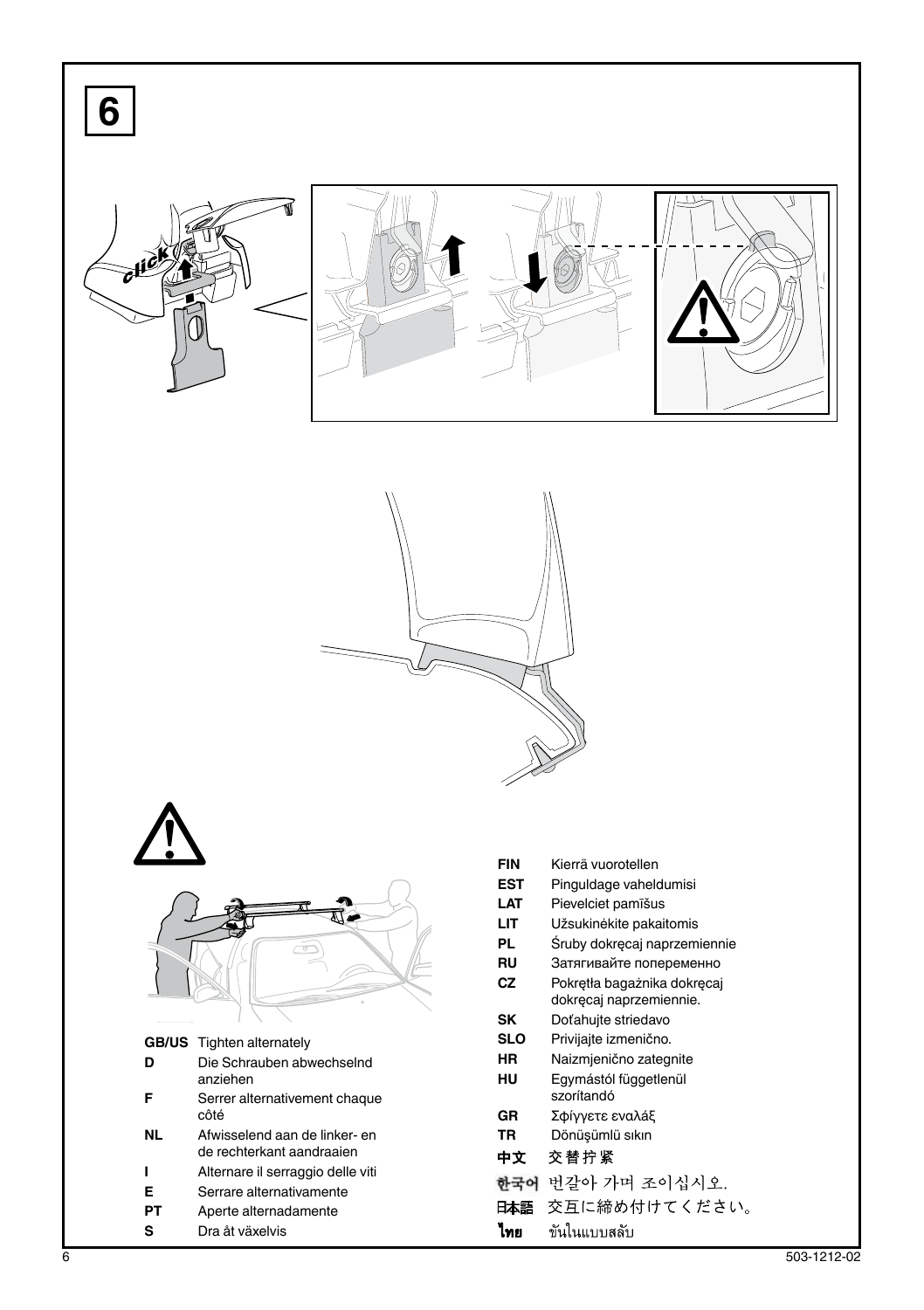